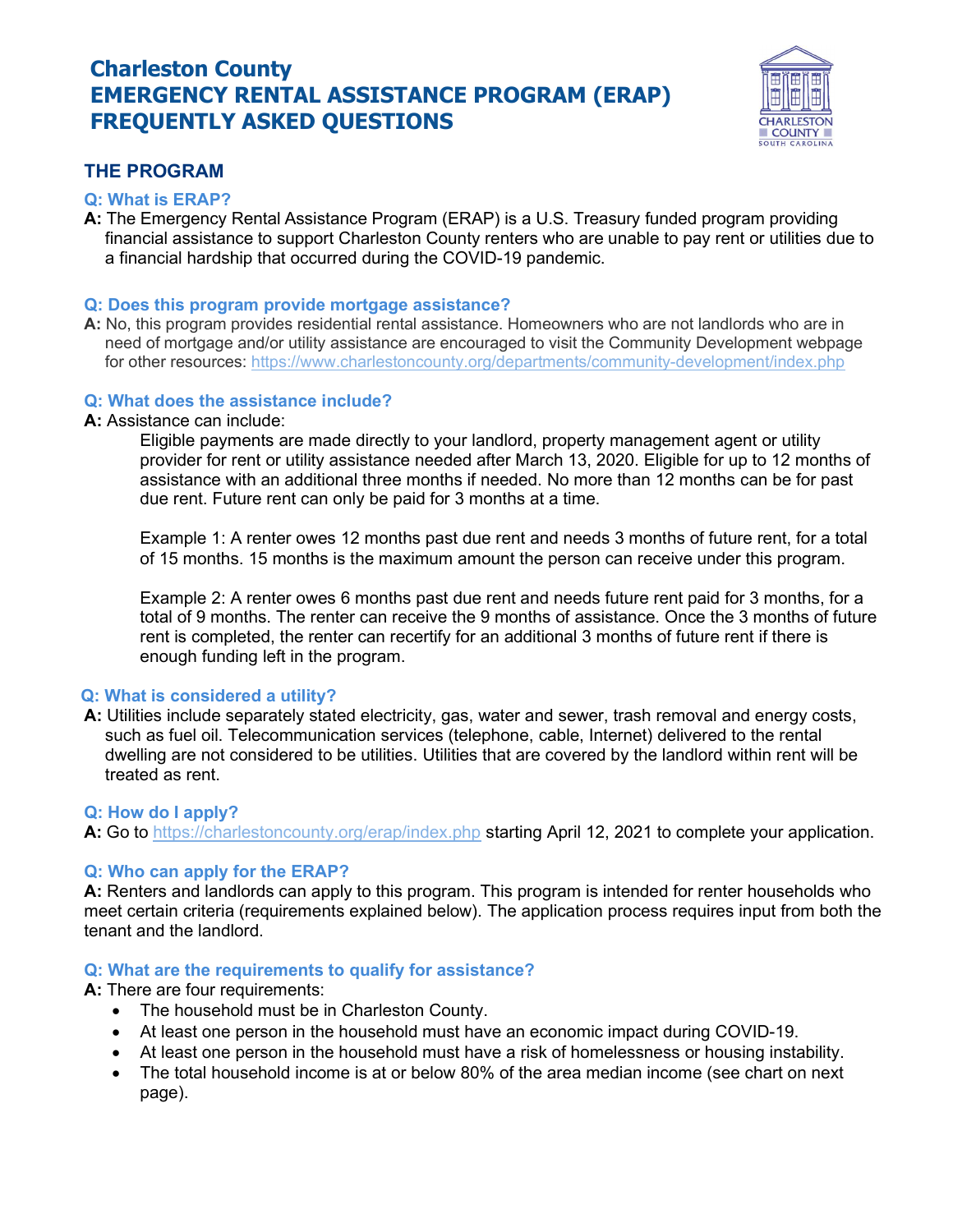| <b>Household Size</b>     |                                                                                |  |  |  |  |
|---------------------------|--------------------------------------------------------------------------------|--|--|--|--|
| 80% Area Median<br>Income | \$46,000  \$52,600  \$59,150  \$65,700  \$71,000  \$76,250  \$81,500  \$86,750 |  |  |  |  |
| 50% Area Median<br>Income | \$28,750  \$32,850  \$36,950  \$41,050  \$44,350  \$47,650  \$50,950  \$54,200 |  |  |  |  |

## Q: Are some applicants given priority?

A: Yes. Per U.S. Treasury quidelines, eligible households with the following situations are given priority for assistance:

- One or more household members is currently unemployed and has been unemployed for at least 90 days prior to application for assistance, or
- The household income is at or below 50% of the area median income (see chart below).

| <b>Household Size</b>     |                                                                                |  |  |  |  |
|---------------------------|--------------------------------------------------------------------------------|--|--|--|--|
| 80% Area Median<br>Income | \$46,000  \$52,600  \$59,150  \$65,700  \$71,000  \$76,250  \$81,500  \$86,750 |  |  |  |  |
| 50% Area Median<br>Income | \$28,750  \$32,850  \$36,950  \$41,050  \$44,350  \$47,650  \$50,950  \$54,200 |  |  |  |  |

The County is also prioritizing households at risk of eviction.

## Q: Who receives the payment?

A: Payments will be made to the landlord or property management company. Utility payments will be made directly to the respective utility company.

## Q: I am a tenant; do I need to get my landlord to participate?

A: Yes. Contact your landlord and ask your landlord to complete an application at this link: https://charlestoncounty.org/erap/index.php

## Q: Can I receive assistance for future rent?

A: Yes - Future rent can be paid for 3 months at a time.

## Q: When will I know if I am approved to receive an award?

A: You will be notified by email of whether you have been approved for an award.

## Q: What is the maximum amount of rental assistance I can receive per month?

A: 12 months of past due and/or up to 3 months future rent will be paid to your landlord at a rate not exceeding Fair Market rent for the Charleston area + 20% (see below). Late fees can be paid as long as they are not more than 10% of the base rent

| Year                  | Efficiency | One-Bedroom | Two-Bedroom. | Three-Bedroom | Four-Bedroom  | Five-Bedroom |
|-----------------------|------------|-------------|--------------|---------------|---------------|--------------|
|                       |            |             |              |               |               |              |
| 20%<br>FMR<br>FY 2021 | \$1,200    | \$1,270     | \$1,448      | \$1,852       | \$2.412<br>Φ∠ | \$2,557      |

## Q: What if I am a renter needing new rental housing?

A: The County will be partnering with local non-profits to help evicted and temporarily displaced residents look for new rental housing. Eligible residents must have been evicted due to nonpayment of rent or experiencing financial hardship that led to housing instability during the COVID-19 pandemic. Find out more here: https://charlestoncounty.org/erap/evictions.php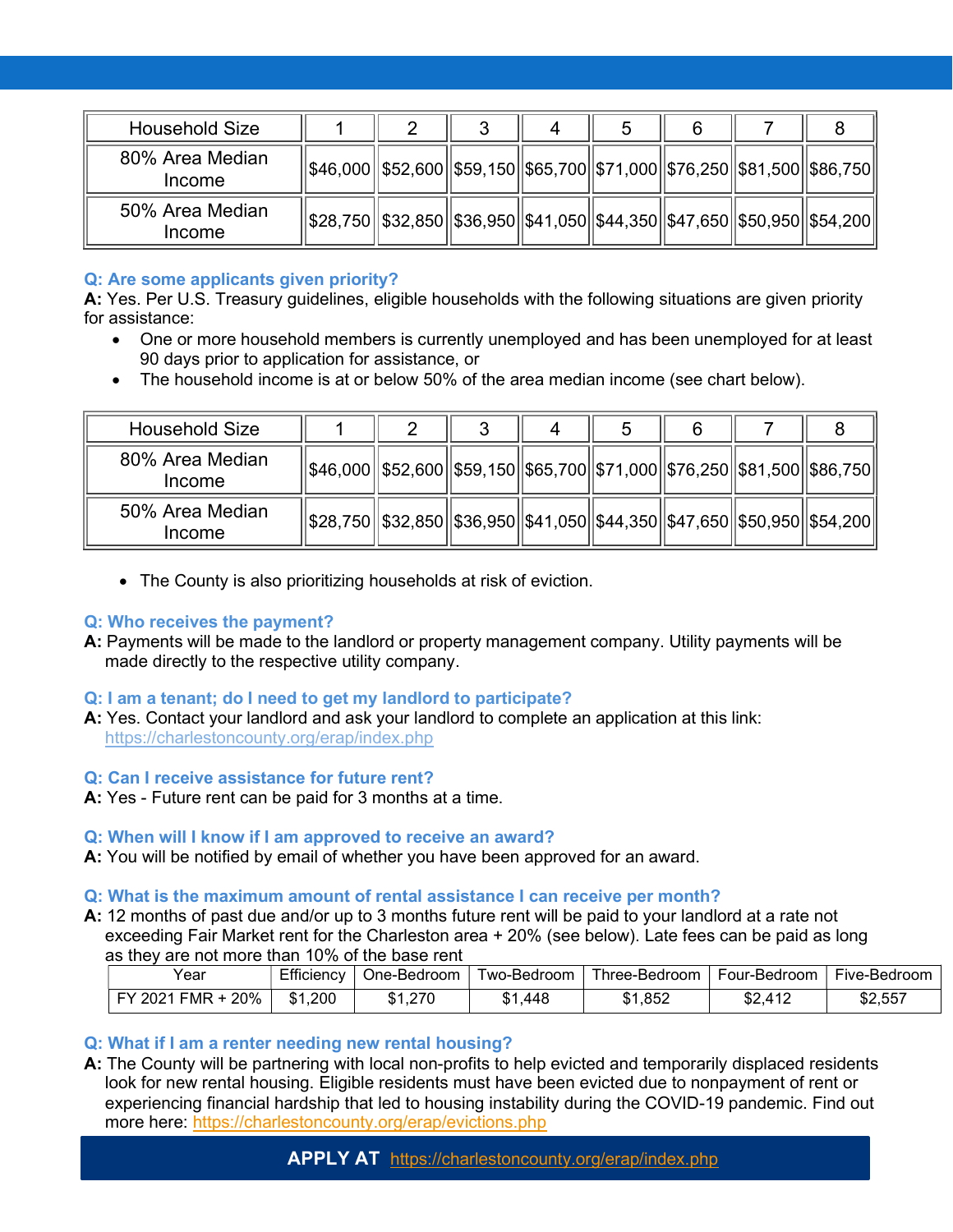#### Q: In what order will applications be reviewed?

A: All applications will be given a randomly selected number that will determine the order in which applications will be reviewed.

#### Q: What documents are landlords required to provide?

- A: The landlord must fill out the Landlord Application and provide the following documentation:
	- A completed and signed W-9 with part I.
	- Charleston county vendor form
	- Charleston county business License
	- Monthly ledger showing the amount of rental payments in past due.

#### Q: How quickly will families and landlords need to provide requested documents?

A: If a program employee contacts you requesting additional documentation, you will have 48 hours to submit the requested documents to the email address provided by your case manager. All emails must include the name of the applicant and the application number.

#### Q: I am behind several months on my rent. Can I receive additional assistance?

A: You may be eligible for past due rent for a maximum of 12 months. Supporting information for assistance (landlord ledger showing the amount of rent currently owed, rent statement, rent due notice showing the balance of rent owed, etc.) is required.

#### Q: How and when will landlords be notified?

A: Charleston County will be reaching out to landlords in various ways, email or phone. The tenant should also be in contact with their landlord to ensure that the landlord has been contacted and willing to send in required documentation.

#### Q: Who does the rent assistance payment go to?

A: The timing of the payment will depend on how responsive both the tenant and landlord are to turning in required documentation.

#### Q: What if my landlord does not agree to participate?

A: In this case, your application will not be processed. However, every effort will be made to get landlords and tenants to work together to resolve problems. Staff will notify tenants of landlords who are not cooperating.

#### Q: Can I talk to someone if I have more questions about the program?

A: Yes. Someone will be available to answer your calls on weekdays (Monday-Friday) from 8:30 AM – 4:30 PM [(855) 452-5374 [Spanish available]].

#### Q: How do I report my household income?

A: Household income can be determined by two methods:

- 1. The preferred method will be using the household's total income for calendar year 2020 using an IRS 1040 series tax form. This is the best way to report your household income for this program because this tax form shows your adjusted gross income.
- 2. The household's monthly income at the time of application. If you use this method, you need to provide all income related documentation for the two months prior to the application for every adult household member. This method uses your gross income which is income **before taxes are taken** out.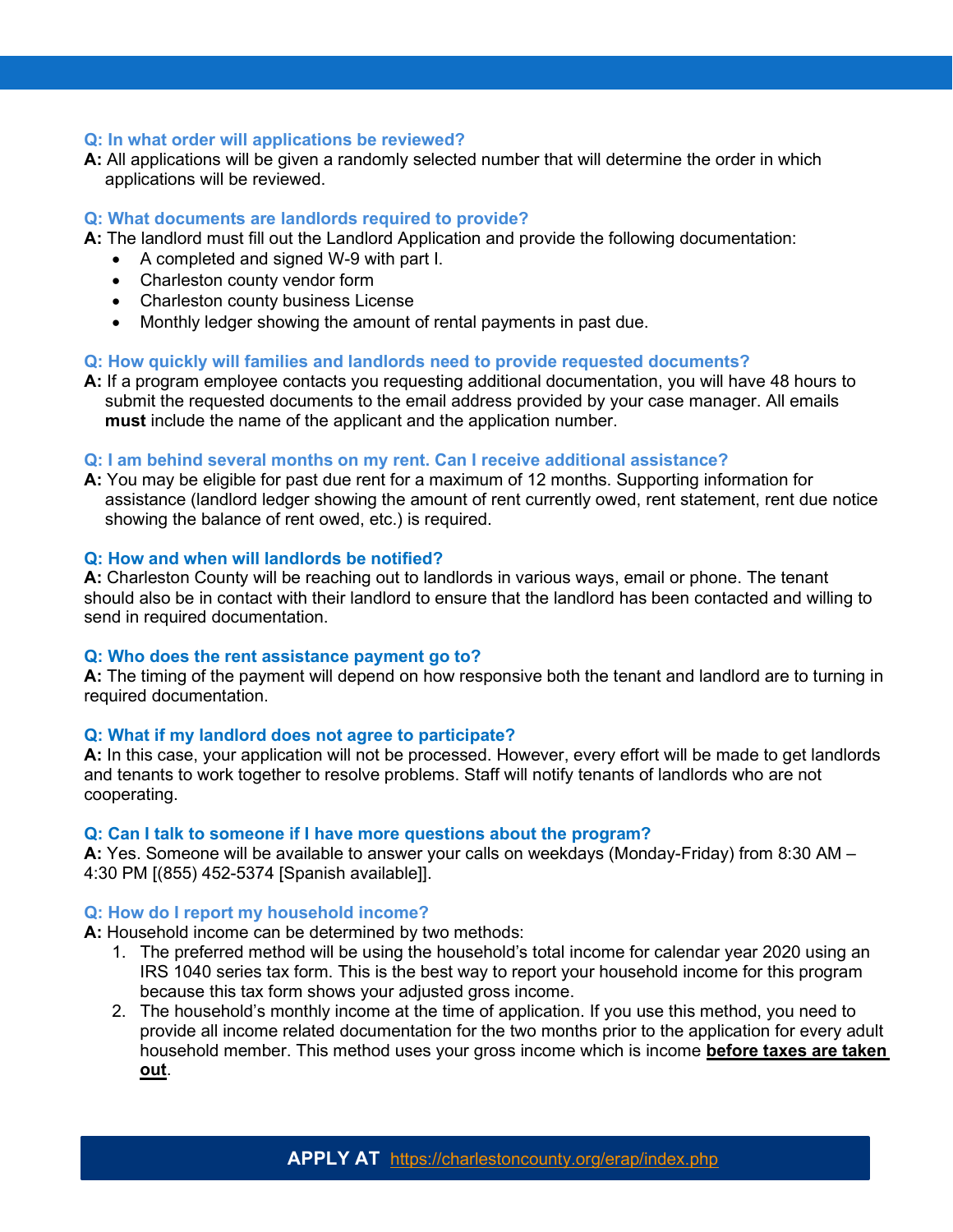## **ELIGIBILITY**

#### Q: What is an "eligible household"?

A: A renter household with one or more people who have qualified for unemployment benefits, experienced a reduction in income, or experienced other financial hardships due to the COVID-19 pandemic.

#### Q: What is a "household"?

A: Any group of people, related or not, sharing living arrangements. The household income is the combined total income of all workers in the household, including children aged 18 and older.

#### Q: What are the income requirements?

A: To receive assistance, household income can be no more than 80% of Charleston County's area median income, which can be found on page 1 of the FAQ's.

#### Q: Does my household qualify for priority assistance?

A: Priority is given to renter households that qualify as very low income (less than 50% of the average monthly income in your area) and/or households in which one or more member is unemployed and has been unemployed for 90 days. Priority will also be given to anyone who is at immediate risk of eviction.

#### Q: What if someone in my household received housing assistance from another program?

A: Assistance provided to an eligible household cannot be duplicative of any other federally funded rental or utility assistance for the same time period provided to such household. If you our anyone in your household has previously received rental and/or utilities assistance, you must report it on the application.

## Q: What documents do I need to prove that I'm eligible?

A: The following documents are needed to complete the ERAP application:

- a. Current Driver's License or other government-issued photo ID for applicant and co- applicant
- b. Signed Lease Agreement (all pages)
- c. Narrative of financial hardship due to COVID-19 (can be termination email or letter, written narrative, proof of unemployment, etc.)
- d. Proof of Income (every income source needs to be documented)
- e. For rental assistance, Eviction Notice or Late Rental Payment Notice
- f. For utility assistance, utility statements showing unpaid utilities in a household member's name at the rented address
- g. If prior assistance received, documentation of the amounts received

## ECONOMIC HARDSHIP

#### Q: How do I prove that my household has experienced economic hardship during COVID-19?

A: You must provide documents that show one or more individuals within the household:

- a. Has qualified for unemployment benefits; or
- b. Has experienced a reduction in household income, incurred significant costs or experienced other financial hardship during the COVID-19 pandemic
- c. Is at risk of experiencing homelessness or housing instability, which may include:
	- A past due utility or rent notice or eviction notice
		- Unsafe or unhealthy living conditions